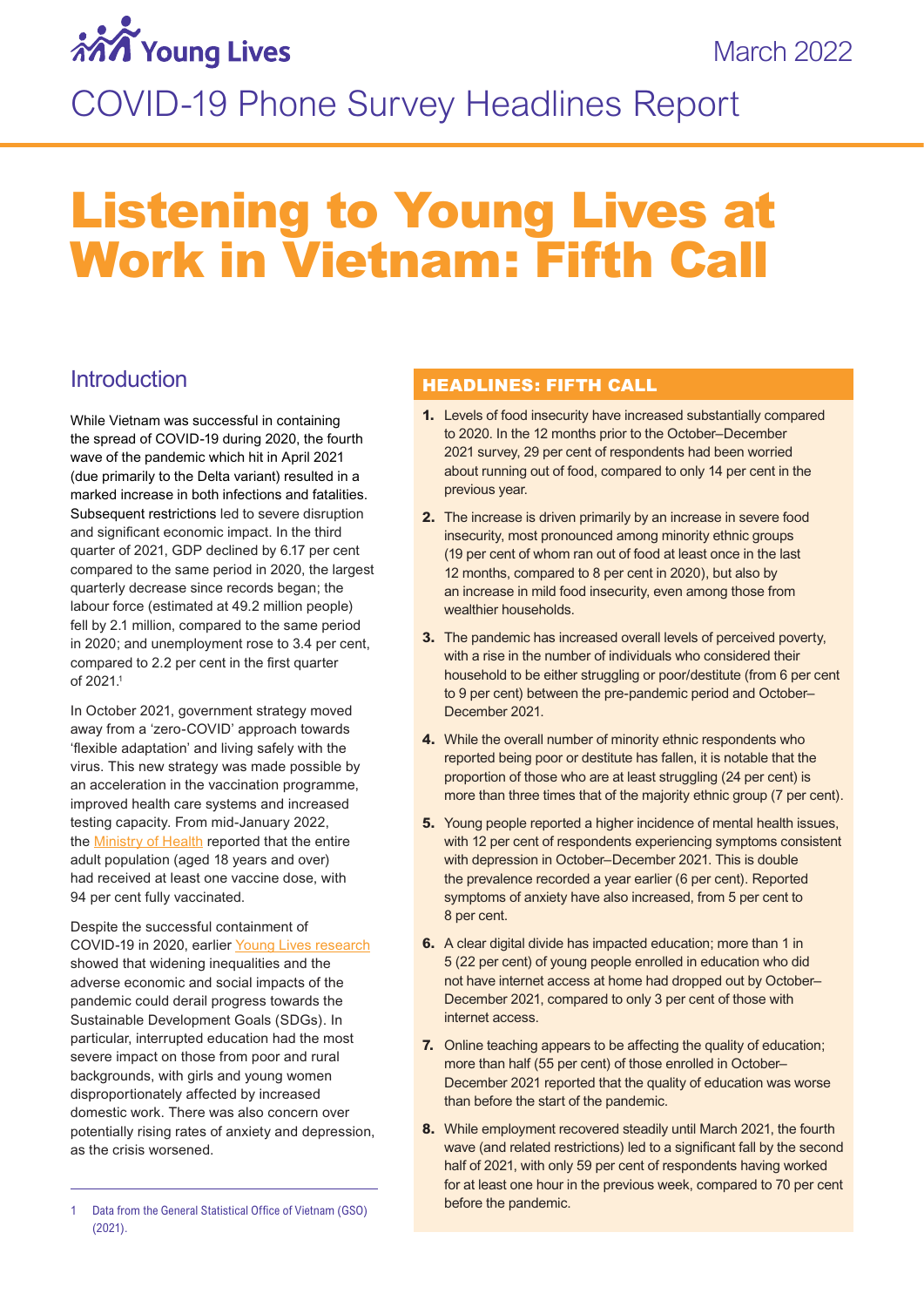This report summarises the ongoing impact of the COVID-19 pandemic (including the fourth wave of infections in 2021) on the education, employment, food security and mental health of Young Lives respondents in Vietnam, tracked since 2001 and now 19–20 and 26–27 years old. Our findings are based on a preliminary version of the data collected during the fourth and fifth calls of the [Young Lives](https://www.younglives.org.uk/research-project/young-lives-work)  [phone survey](https://www.younglives.org.uk/research-project/young-lives-work), conducted in August 2021 (Call 4), and October and December 2021 (Call 5).

## **Methods**

The fifth call of the Young Lives phone survey took place between 4 October and 15 December 2021, following a shorter **fourth survey call** conducted between 2 August and 1 September 2021. A total of 2,425 young people were interviewed: 1,630 from the Younger Cohort (aged between 19 and 20 years) and 795 from the Older Cohort (aged between 26 and 27 years). This corresponds to 86 per cent of the sample located in the most recent tracking (May–July 2020) and 97 per cent of those contacted in November– December 2020 for the third phone call of 2020.<sup>2</sup>

In the analysis below, respondents from both age cohorts are included in the sample, unless otherwise stated. Our analysis is designed to assess how the impact of COVID-19 is affecting individuals with different socio-economic backgrounds and histories, and is informed by the previous COVID-19 survey calls, as well as longitudinal data collected since 2001 through regular in-person surveys.

## **Results**

#### *1. The impact of COVID-19 on health*

#### COVID-19 infections and testing

**By October–December 2021, 2.6 per cent of Young Lives respondents believed that at least one member of their household had been infected since the virus outbreak**, representing a small increase from the 1.5 per cent reported in August–October 2020.3

**Overall, 94 per cent of young people said they would be able to get a COVID-19 test if needed.** However, beliefs about access to testing appear to be influenced by household wealth.<sup>4</sup> Among young people from the lowest wealth tercile, 9 per cent reported that they were not able to get tested, compared to only 3 per cent from the highest wealth tercile. The two most common reasons given by those who did not think they could get a test were that the test centres were too far away (particularly among rural households) or that they did not know where to get tested (particularly among poorer households), while those in urban areas also cited travel restrictions.

#### Vaccinations

**The vaccine rollout in Vietnam accelerated rapidly towards the end of 2021.** By October–December 2021, 57 per cent of respondents reported that they had received at least one vaccine dose, a substantial increase from the 12 per cent reported in August 2021 (Figure 1).



**Figure 1:** *Vaccination rates in August 2021 (Call 4) and October–December 2021 (Call 5)*

2 The full sample attrition report for Call 5 is available at [https://www.younglives.org.uk/research-project/young-lives-work](https://www.younglives.org.uk/research-project/young-lives-work/)

- 3 By comparison, the Young Lives sample in India reported a 16 percentage point increase over the same period (from 13 per cent to 29 per cent).
- 4 Relative household wealth is determined using the [Young Lives wealth index](https://assets.publishing.service.gov.uk/media/5acb49bce5274a7f20e712c1/YL-TN43_0.pdf) measured during the Round 5 survey, undertaken in 2015/16.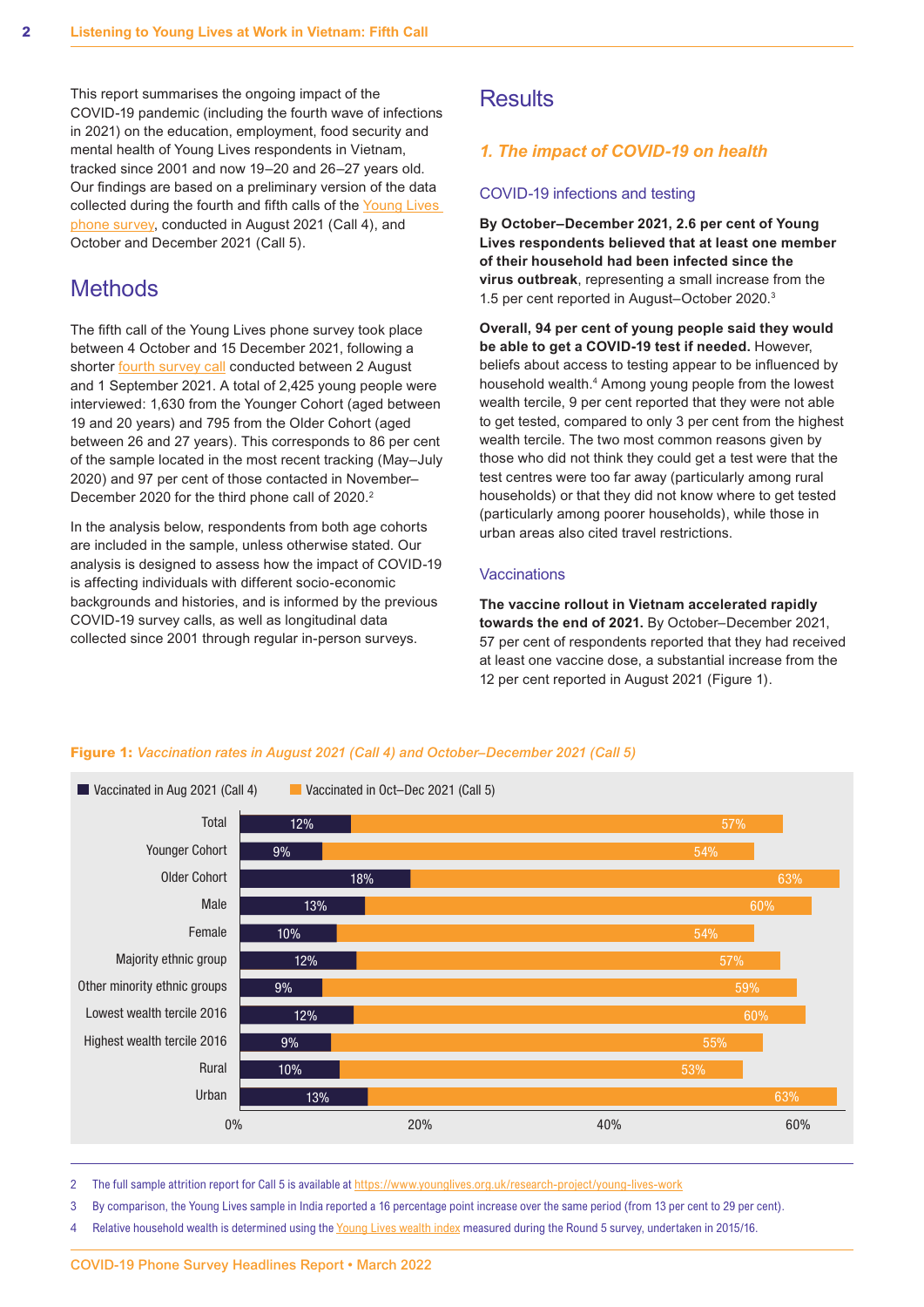**Although the vaccine rollout started more slowly for some groups, inequalities appear to have largely disappeared by October–December 2021.** The main exception is for those in rural areas (53 per cent vaccinated) where vaccination rates continued to fall below urban areas (63 per cent). Figure 1 also shows a relatively higher vaccination rate among those aged 26–27 (Older Cohort), compared to the 19–20-year-old age group (Younger Cohort), despite both groups becoming eligible in March 2021. Young men were also more likely to be vaccinated than young women, continuing the pattern observed in August 2021.

**Encouragingly, our results show virtually no vaccine hesitancy,** with 99 per cent of respondents reporting they 'somewhat' or 'strongly' agreed that they would get a vaccine if it were available (this figure includes those already vaccinated). Of the few who disagreed, the most commonly reported concern was over its safety and potential side effects, with a small number of females reporting that this was because they were breastfeeding.

#### *2. The impact of COVID-19 on education*

Vietnam closed educational institutions in May 2021, following the start of the fourth wave of infections. Despite the government's focus on vaccinating young people to allow in-person teaching to resume, lessons were conducted almost exclusively online throughout the latter half of 2021. In October–December 2021, 47 per cent of 19–20 year olds were enrolled in education, including those who were registered for the school year but were unable to attend due to classes being suspended.

#### Enrolment and dropout

**Among those 19–20 year olds who were enrolled between the start of 2020 (including before the pandemic) and the Call 5 interview, 14 per cent were no longer in education by October–December 2021.** Previously enrolled students in rural areas were more likely to have ended their studies (18 per cent, compared to 10 per cent of urban students). Notably, there were very few students from minority ethnic groups enrolled in education in 2020/21 (51 in total), of which almost half had left by October–December 2021.

**Of the 14 per cent of students who had left education, 6 per cent stated that they did so because they had completed their course, while 8 per cent left for other reasons.** Most commonly, those who left education for reasons other than completing their course reported only that they had chosen not to continue, although 1 in 5 left prematurely to look for work.

**A clear digital divide is limiting young people's chances of success in education.** Those most likely to leave education for reasons other than course completion were young people without a suitable device on which to study online. **More than 1 in 5 (22 per cent) of those who did not have internet access at home** (via a laptop, tablet, or computer), **had dropped out by October– December 2021**, compared to only 3 per cent of those with access to the internet (on at least one of these devices).5

#### Quality of education

**With online teaching conducted throughout much of 2021, many young people believed that the quality of their education had declined.** More than half (55 per cent) of students reported that the quality of education was worse than before the pandemic (approximately 40 per cent reported it was the same, and 6 per cent reported an improvement). Those in the poorest households were more likely to report that quality of education had fallen (59 per cent, compared to 50 per cent of those in the wealthiest households), as were those in rural areas (59 per cent) compared to those in urban areas (49 per cent).

#### *3. The impact of COVID-19 on employment*

**Employment rates had returned to pre-pandemic levels by early 2021, only to fall again following the fourth wave and subsequent restrictions.** By March 2021, 73 per cent of respondents were working (65 per cent of the 19–20-year-old cohort and 88 per cent of the 26–27-yearold group), compared to 70 per cent before the pandemic.<sup>6</sup> However, the employment rate fell in the second half of 2021, with only 59 per cent of young people reporting having worked for at least one hour in the previous week (49 per cent of the Younger Cohort and 79 per cent of the Older Cohort).

#### Gender employment gap

Figure 2 shows that the loss of work during the initial lockdown in 2020 had a significant impact on both young men and young women. While recovery was steady until March 2021, the proportion in work declined sharply for both groups following the fourth wave of infections.

**There has been a small increase in the gender employment gap, compared to before the pandemic**. An 8 percentage point gender employment gap, pre-pandemic, had increased to 13 points by October–December 2021. This reinforces previous findings on the slower return to work for young women following the lifting of restrictions in 2020. Earlier analysis of our data indicates that the unequal burden of caring responsibilities among young men and women directly contributed to the gender disparity in employment recovery during 2020 (Scott et al. 2021).

5 The growing digital divide in the Young Lives countries was the subject of a [recent blog](https://www.younglives.org.uk/news/addressing-gender-digital-divide-critical-ensure-no-one-left-behind-covid-19).

6 Lower employment levels in the Younger Cohort are due to a high proportion still being in full-time education.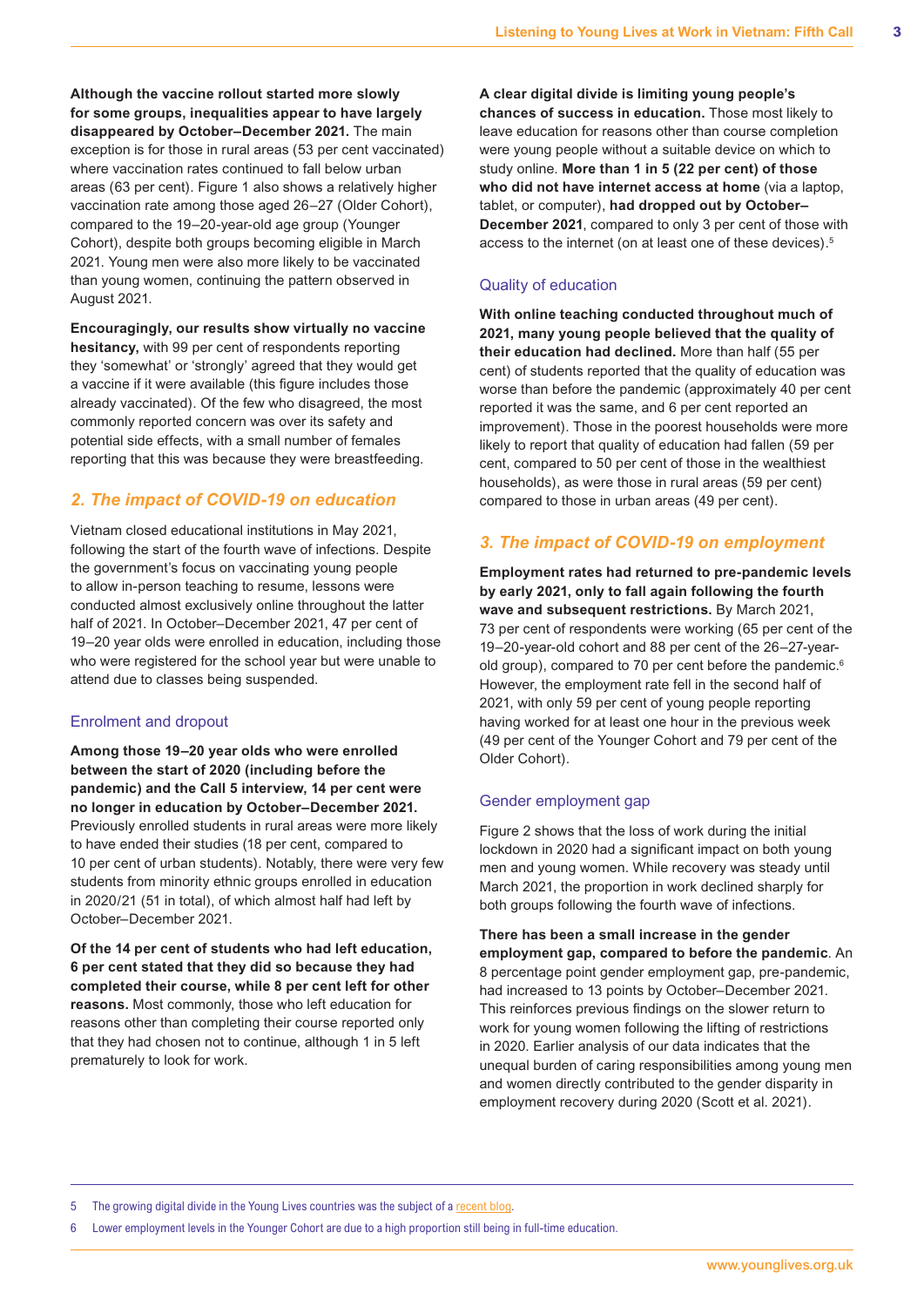

#### **Figure 2:** *The percentage of Young Lives respondents in work since the beginning of the pandemic*

#### *4. The impact of COVID-19 on household wealth and food security*

#### Household wealth

In October–December 2021, we asked respondents to categorise the current wealth status of their household between poor/destitute, struggling, comfortable, or rich/ very. We compared their answers to responses in August– October 2020 (as part of Call 2) and just before the pandemic (recalled during the Call 2 interview). Figure 3

shows how the proportion of respondents falling into the bottom two wealth categories has shifted over the course of the pandemic.

**There has been an overall decrease in subjective wealth since the start of the pandemic, though encouragingly the number of those perceiving their household to be very poor (poor or destitute) has fallen.** The number of individuals who considered their household to be either struggling or poor/destitute increased from 6 per cent to 9 per cent between the pre-pandemic period and October–December 2021.

#### **Figure 3:** *Changes in subjective household wealth since the beginning of the pandemic*

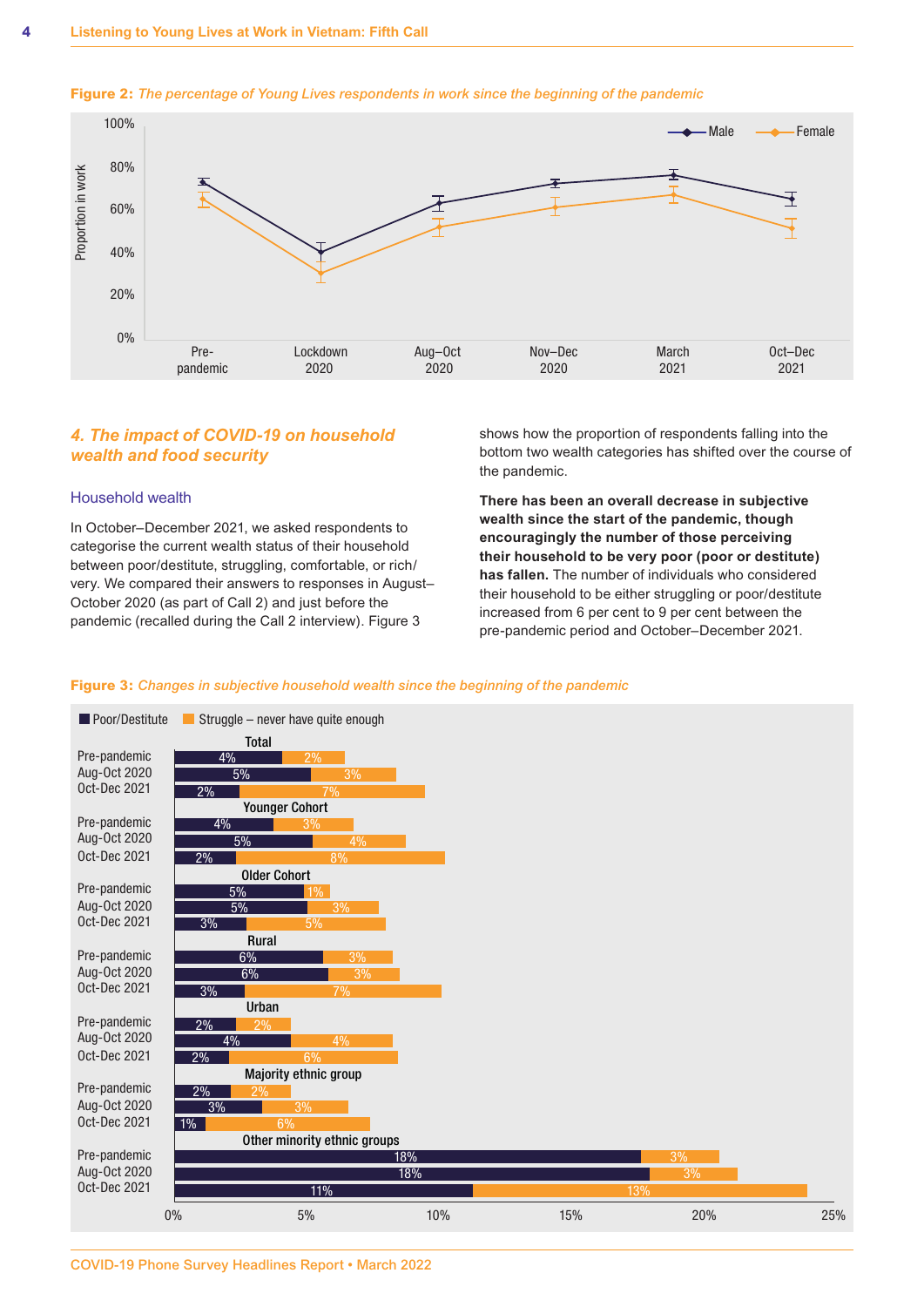Despite this overall increase, the share of individuals who believed their household lies in the very poorest group (poor/ destitute) actually declined, suggesting that some of the very poorest households were able to improve their status (at least marginally), while previously comfortable households now find themselves struggling.

**Those from minority ethnic groups are significantly more likely to consider themselves struggling or poor/ destitute, compared to those from the majority ethnic group** (across all periods)**.** While the number of minority ethnic respondents who are poor or destitute has fallen, it is notable that the proportion of those who were at least struggling by October–December 2021 (24 per cent) is more than three times that of the majority ethnic group (7 per cent).

#### Food security

To analyse changes in food security over the course of the pandemic, we compare responses from November–December 2020 (Call 3) and October–December 2021 (Call 5). In both interviews, we asked whether a respondent (or those in their household) had been worried about running out of food in the past 12 months due to a lack of money, and also whether they had actually run out of food in that period. A 'yes' response to the first and second questions would be consistent with (at least) mild and severe food insecurity, respectively.<sup>7</sup>

#### **Food insecurity increased substantially compared to**

**2020.** In October–December 2021, 29 per cent of respondents had been worried about running out of food at least once in the last 12 months, an increase of 15 percentage points from 2020 (14 per cent). The percentage classed as severely food insecure (measured as actually running out of food) also rose from 4 per cent in 2020 to 5 per cent by October–December 2021.

#### **Mild food insecurity increased substantially among the wealthiest households between 2020 and 2021**, from 9 per cent to 28 per cent, despite no changes in the percentage of households reported to have actually run out of food (2.9 per cent).

#### **Increases in severe food insecurity were most pronounced among minority ethnic group respondents**,

where 19 per cent ran out of food at least once in the 12 months prior to Call 5, compared to 8 per cent in 2020. Those in the poorest households also experienced an increase in severe food insecurity (from 5 per cent to 9 per cent).

#### *5. The impact of COVID-19 on mental health*

As in previous survey calls, we investigate the impact of the pandemic on young people's mental health using the Generalised Anxiety Disorder Assessment (GAD-7) to

measure anxiety and the Patient Health Questionnaire (PHQ-8) to measure depression.<sup>8</sup> Anxiety and depression are defined here as at least mild symptoms of either condition.

**An initial improvement in mental health, reported by the end of 2020, has been followed by a substantial increase in both depression and anxiety, as a consequence of the fourth wave in 2021.** The prevalence of both anxiety and depression had previously declined between August–October and November–December 2020 (Call 2 and Call 3). However, by October–December 2021, the proportion of those suffering from depression (12 per cent) had doubled (from 6 per cent). Furthermore, those reporting symptoms of anxiety had also increased from 5 per cent to 8 per cent.

Although the number of COVID-19 cases had decreased substantially by Call 5 (relative to the height of the fourth wave earlier in the year), it seems reasonable to speculate that these events may still be affecting the mental health of the young people we interviewed. Previous Young Lives research has also established an association between food insecurity and poor mental health among young people in Vietnam (Porter et al. 2022).

### Concluding remarks

Vietnam's experience of the COVID-19 pandemic during 2021 differed substantially from the previous year. Whereas cases during 2020 were remarkably low, the fourth wave of infections in 2021 put tremendous pressure on the country's health care system. In response, the vaccination rollout in 2021 was rapid and, encouragingly, the proportion of our sample willing to receive a vaccine (99 per cent) was the highest among the four Young Lives study countries (the corresponding figures being 71 per cent in Ethiopia, 96 per cent in India and 93 per cent in Peru).

However, the devastating fourth wave has clearly affected the lives of young people in Vietnam, threatening progress towards the Sustainable Development Goals through dramatically increasing food insecurity (especially among those from minority ethnic groups), worsening mental health, and pushing many out of the labour market. Furthermore, those in education reported a decline in the quality of teaching, while a clear digital divide has left students without suitable access to the internet at risk of leaving education early.

Young Lives is planning to return to the field for the next regular round of data collection (Round 6) in 2023. This survey round will assess the continuing effect of the pandemic on young people's lives three years after the coronavirus outbreak.

- 7 We used comparable questions from the Food Insecurity Experience Scale (FIES) used in Call 3 of the phone survey (Ballard, Kepple, and Cafiero 2013) and the Household Food Insecurity Access Scale (HFIAS) employed in Call 5 (Coates, Swindale, and Bilinsky 2007). Under the definition used in the HFIAS, worrying about having sufficient food to eat is consistent with at least mild food insecurity, whereas running out of food is consistent with severe food insecurity.
- 8 The GAD-7 and PHQ-8 consist of seven and eight statements, respectively, recording if the respondents experienced any of the anxiety and depression symptoms listed and how often. To calculate the GAD-7 and PHQ-8 scores, values of 0, 1, 2, and 3 are assigned to the frequency of symptoms reported ('not at all', 'several days', 'more than half the days', and 'nearly every day') and summed. Mild anxiety or depression is defined using a 5-point threshold on either scale (Spitzer et al. 2006; Kroenke et al. 2009). The scales were adapted for use during a phone survey: see Porter et al. (2021) for details.